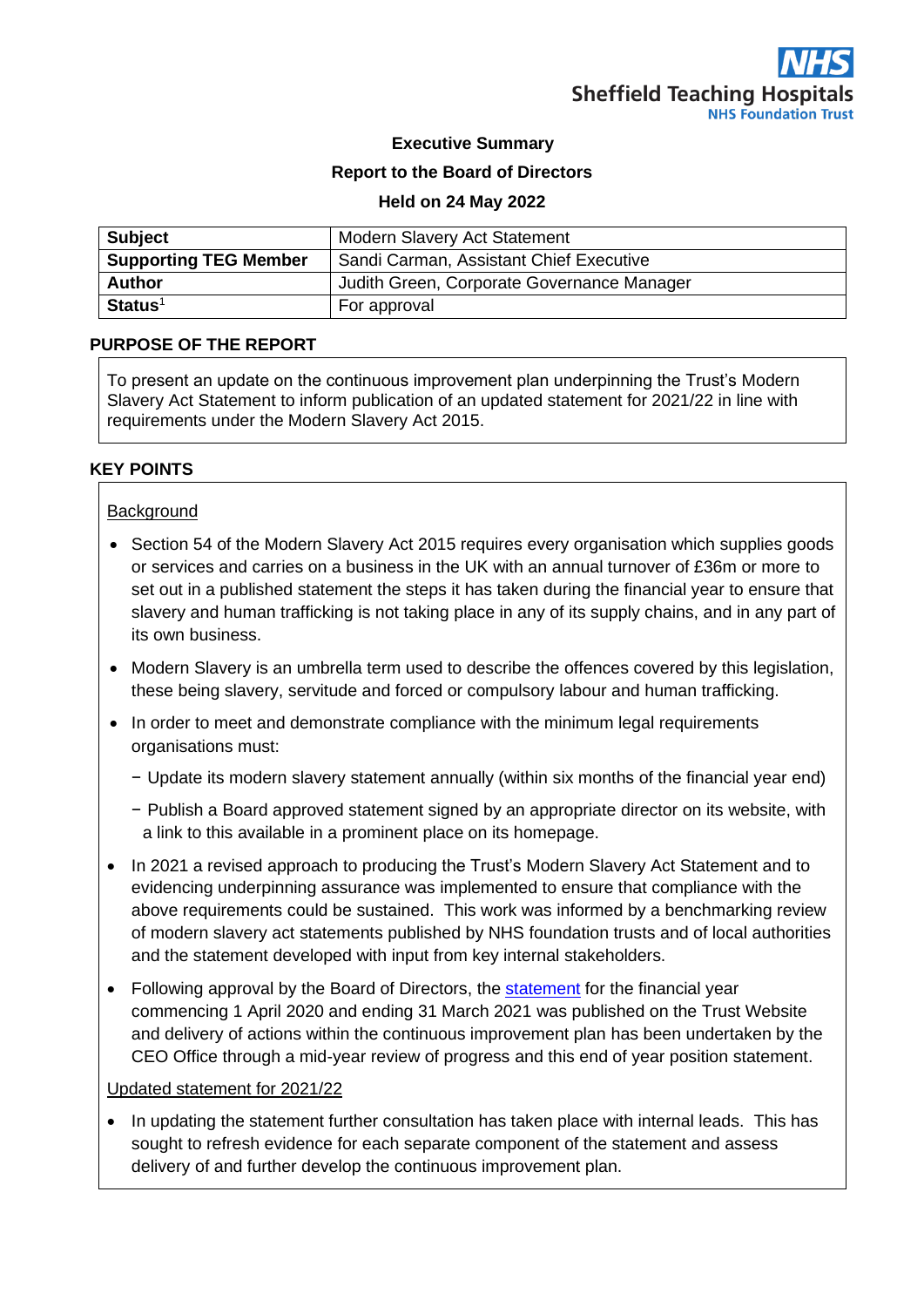- An updated Modern Slavery Act Statement is presented for approval as Appendix A.
- Appendix B presents an Assurance and Evidence Log identifying progress and ongoing / new actions to support a consistent and continuous improvement approach to tackling modern slavery. The Assurance and Evidence Log is an internal reference document and does not form part of the published statement.
- It has been agreed that TEG will monitor progress against this action plan on a six-monthly basis.

# Next Steps

• Any additional input from this TEG review will be incorporated into an update of the statement to be presented to the Board of Directors in May 2022 with a recommendation to approve the statement for signature by the Trust Chair and publication on the Trust website.

# **IMPLICATIONS**

|   | Aims of Making a Difference - The Next Chapter     | Tick as appropriate |
|---|----------------------------------------------------|---------------------|
|   | Deliver the Best Clinical Outcomes                 |                     |
| 2 | <b>Provide Patient Centred Services</b>            |                     |
| 3 | <b>Employ Caring and Cared for Staff</b>           |                     |
| 4 | <b>Spend Public Money Wisely</b>                   |                     |
| 5 | Deliver Excellent Research, Education & Innovation |                     |
| 6 | Create a Sustainable Organisation                  |                     |

### **RECOMMENDATIONS**

TEG is asked to:

- **APPROVE** the Modern Slavery Act Statement for signature by the Trust Chair and publication on the Trust website.
- **NOTE** the appended continuous improvement plan and the arrangements in place for monitoring delivery of actions to support a consistent and continued improvement approach to tackling modern slavery.

### **APPROVAL PROCESS**

| <b>Meeting</b>            | <b>Date</b> | Approved |
|---------------------------|-------------|----------|
| <b>TEG</b>                | 4 May 2022  |          |
| <b>Board of Directors</b> | 24 May 2022 |          |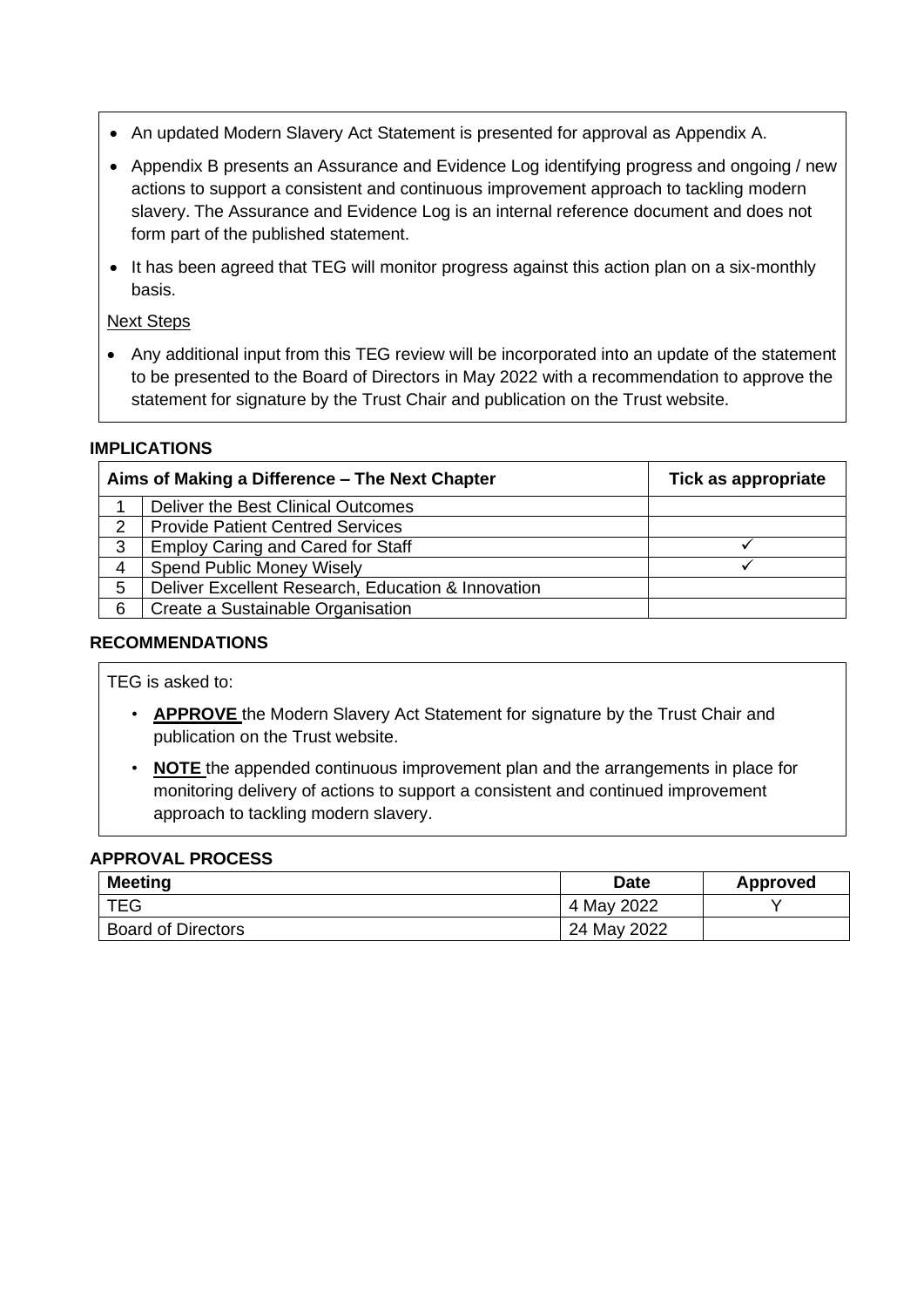| <b>Assurance / Evidence</b> | Action to address gaps in   |
|-----------------------------|-----------------------------|
| <b>Gaps</b>                 | <b>process or assurance</b> |

### **Safeguarding policies**

The Trust's commitment to contribute to the eradication of modern slavery is reflected in the Safeguarding Adults and Safeguarding Children policies, which have been developed in accordance with safeguarding legislation (including the Care Act 2014 and The Children Act 1989) and national guidance. All staff can contact the Safeguarding Team for support and advice if they have a concern and the Trust's safeguarding intranet pages include information, guidance and the Modern Slavery Helpline.

| Provides mandatory safeguarding training for all staff and includes information on modern-day slavery and human trafficking in order to promote |
|-------------------------------------------------------------------------------------------------------------------------------------------------|
| the knowledge and understanding of escalating concerns internally and externally via the Home Office national referral mechanism.               |

|                   | Modern Slavery and Human Trafficking awareness has been embedded into<br>mandatory Safeguarding Training and compliance is monitored at a Trust and<br>Directorate level. Compliance is also reported quarterly to the CCG. Current<br>compliance for Adults and Children is above Trust target. |
|-------------------|--------------------------------------------------------------------------------------------------------------------------------------------------------------------------------------------------------------------------------------------------------------------------------------------------|
| $\qquad \qquad -$ | Section (13) of both the Trust's Safeguarding Adults Policy and Safeguarding<br>Children Policy provides explicit reference and guidance to staff in relation to the<br>Modern Slavery Act and policy is in date.                                                                                |
|                   | <b>Trust Intranet pages for Safeguarding patients clearly signpost staff to members of</b><br>the Safeguarding Team with names and contact details, including out of hours<br>arrangements.                                                                                                      |
|                   | Above Intranet pages contain a Modern Slavery Link with information resources for<br>staff of matters relating to <b>Modern Slavery</b> including links to video resources (Modern<br>Slavery Awareness, National Referral Mechanism) plus a range of relevant leaflets.                         |
|                   | The Modern Slavery Helpline number and online reporting link are detailed within<br>national leaflets linked from this page and are included in the above referenced Trust<br>policies.                                                                                                          |
|                   | - Trust representation on the multiagency Safeguarding Partnership provides a forum<br>to share learning and also access any updates in Modern Slavery and Human<br>Trafficking guidance / legislation to feed into staff training / information resources.                                      |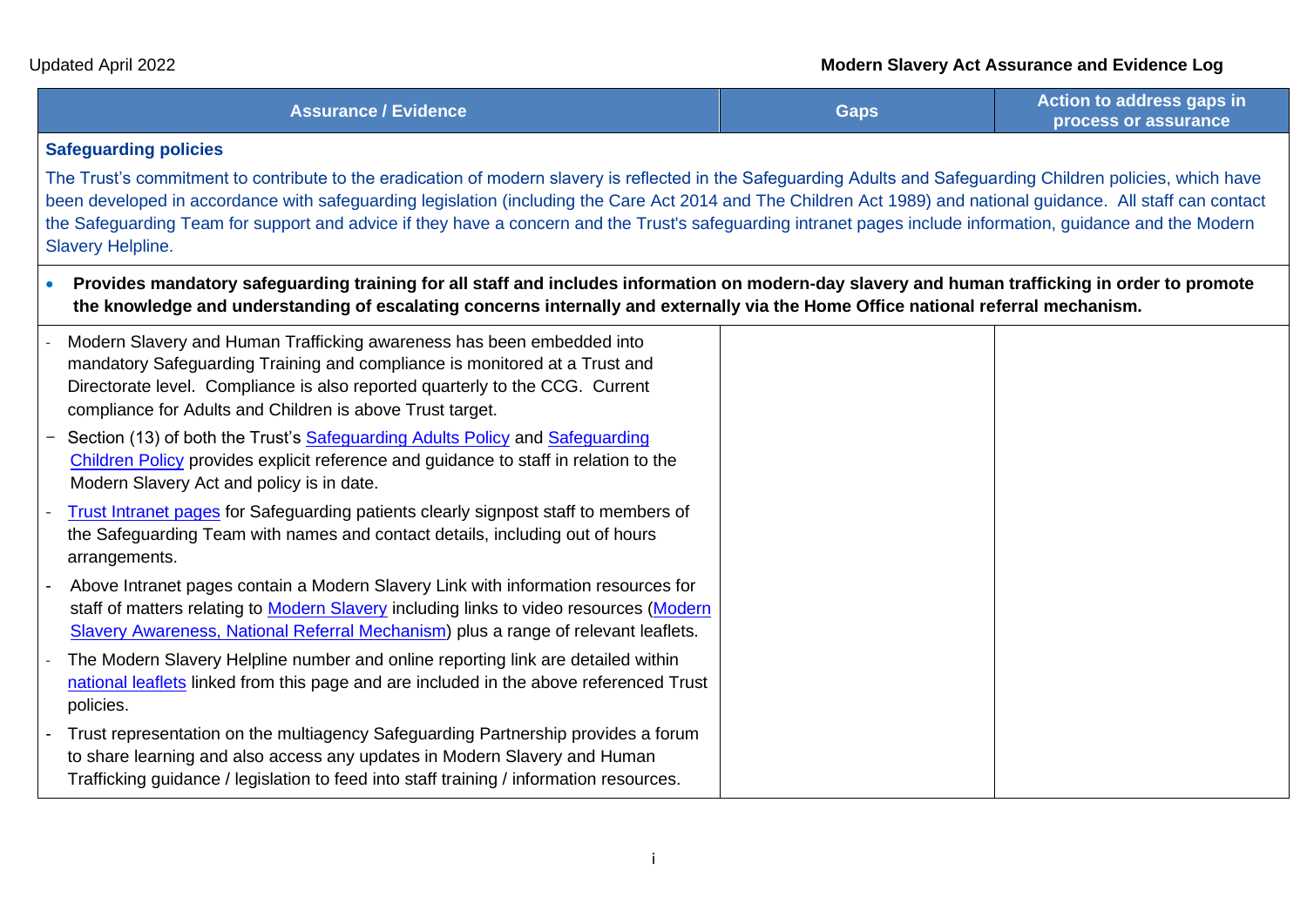| Has a Trust Safeguarding Assurance Committee reporting into a Committee of the Board of Directors to provide necessary oversight of<br>Safeguarding referrals and a mechanism for identification of trends and learning.                                                                                                                                                                                                                                                                                                                                                                                                                                                                                                                                                                                               |                                                                                                                                                                                                                                                                                                                                                                                                                                                                                                                                                                                                                                                                                                                                                            |                                                                                                                                                                                                                                                                                                                                                                                      |
|------------------------------------------------------------------------------------------------------------------------------------------------------------------------------------------------------------------------------------------------------------------------------------------------------------------------------------------------------------------------------------------------------------------------------------------------------------------------------------------------------------------------------------------------------------------------------------------------------------------------------------------------------------------------------------------------------------------------------------------------------------------------------------------------------------------------|------------------------------------------------------------------------------------------------------------------------------------------------------------------------------------------------------------------------------------------------------------------------------------------------------------------------------------------------------------------------------------------------------------------------------------------------------------------------------------------------------------------------------------------------------------------------------------------------------------------------------------------------------------------------------------------------------------------------------------------------------------|--------------------------------------------------------------------------------------------------------------------------------------------------------------------------------------------------------------------------------------------------------------------------------------------------------------------------------------------------------------------------------------|
| Safeguarding Assurance Committee terms of reference.<br>Safequarding Annual Report submitted from the Safeguarding Assurance Committee<br>to the Quality Committee detailing referrals by high level category.<br>• Demonstrates examples of good practice in respect of awareness raising activity focused on Modern Slavery and Human Trafficking                                                                                                                                                                                                                                                                                                                                                                                                                                                                    |                                                                                                                                                                                                                                                                                                                                                                                                                                                                                                                                                                                                                                                                                                                                                            |                                                                                                                                                                                                                                                                                                                                                                                      |
| Co-ordinated by the Directorate Safeguarding Champion, a Modern Slavery<br>Awareness Fortnight was held during March 2021 within Acute and Emergency<br>Medicine. This entailed a daily learning point being discussed at nursing handovers<br>and accompanying materials with top tips for recognising modern slavery and human<br>trafficking risks shared electronically via e-mail and departmental social media<br>channels.<br>April 2022 Update - The Trust has a series of 7 Minute Briefings on key<br>Safeguarding topics available via the Safeguarding Patients Intranet site, one of<br>which focuses on Modern Slavery and Human Trafficking.<br>April 2022 Update - Modern Slavery Statutory Guidance (published March 2022) is<br>available on the Modern Slavery and Human Trafficking intranet page. | Scope to co-ordinate awareness<br>raising campaigns focused on<br>Modern Slavery and Human<br>Trafficking<br>While examples of good practice<br>can be identified at Directorate<br>level there is scope to consider a<br>Trust-wide awareness campaign<br>which signpost staff with concerns<br>to the Safeguarding Team.<br><b>April 2022 Update</b><br>Further examples of good<br>practice have been published on<br>the Trust Intranet.<br>There was limited capacity to co-<br>ordinate a communications<br>campaign to coincide with Modern<br>Slavery Awareness Day in<br>January 2022. The opportunity<br>will be taken to align a campaign<br>with the Sheffield Safeguarding<br>Partnership Safeguarding<br>Awareness week in November<br>2022. | <b>Action</b> – Schedule a Trust-wide<br>communication campaign Modern<br>Slavery and Human Trafficking.<br>Lead - Christina Blaydon, Head of<br>Safeguarding<br><b>Original Deadline - November</b><br>2021<br><b>New Deadline - November 2022</b><br><b>Executive Sponsor</b> - Julie Phelan,<br><b>Communications Director</b><br>Action Status - Action to be carried<br>forward |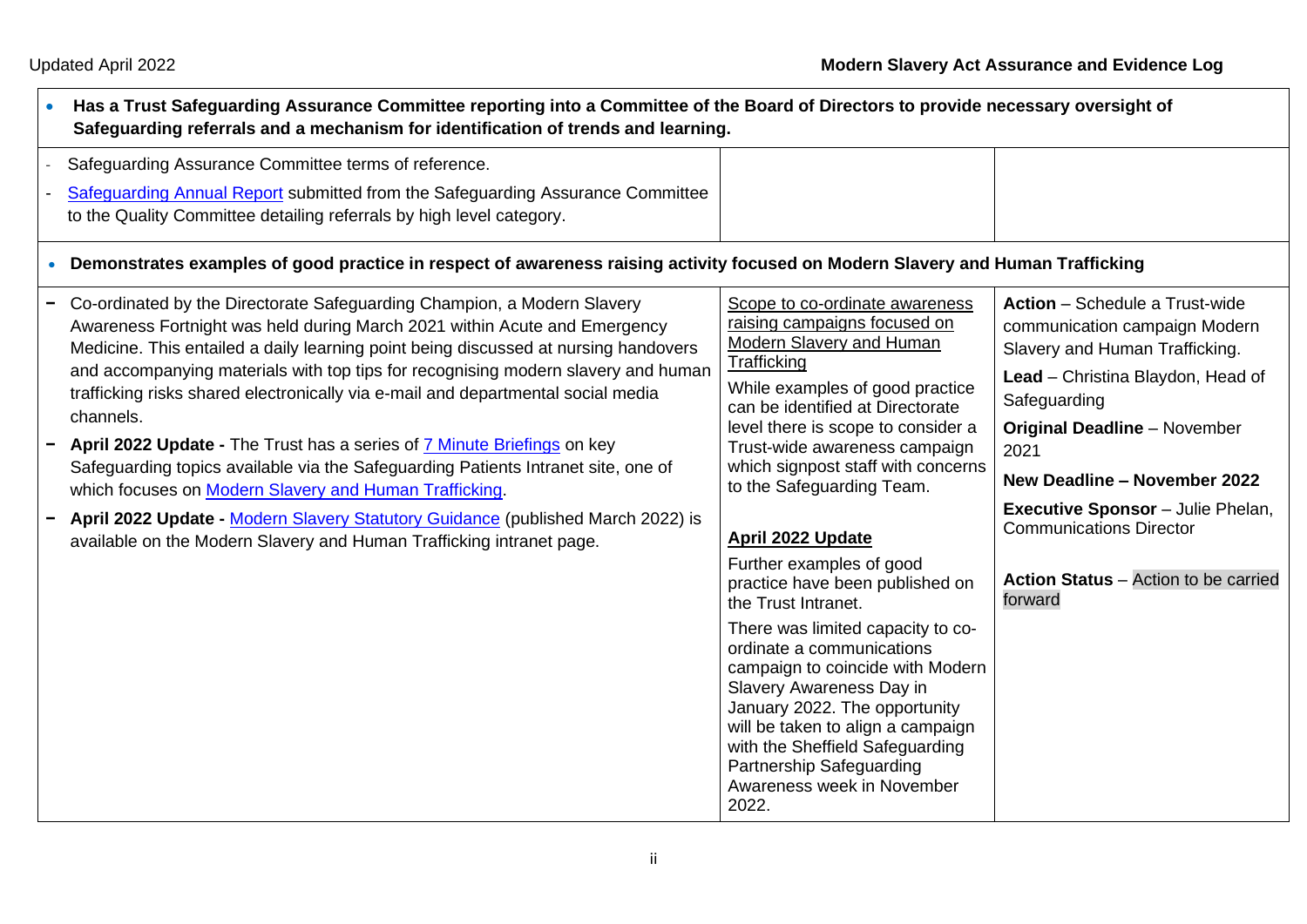# Updated April 2022 **Modern Slavery Act Assurance and Evidence Log**

| <b>Assurance / Evidence</b> | Gaps | Action to address gaps in<br>process or assurance |
|-----------------------------|------|---------------------------------------------------|
|                             |      |                                                   |

## **Raising concerns at work policies**

The Trust promotes a culture of openness and accountability by encouraging reporting of concerns, including any circumstances that may give rise to risk of slavery or human trafficking. The Trust's Raising Concerns at Work Policy offers guidance to staff on raising concerns confidentially and provides reassurance as to how the Trust will respond to them. Freedom to Speak up Guardians and Advocates are available to provide immediate support and sign-posting for staff members raising concerns. All concerns raised are considered by the Freedom to Speak Up Steering Group to identify shared learning.

• **Systems are in place to encourage the reporting and review of concerns and the protection of 'whistleblowers'.**

| - The Trust's Freedom to Speak Up Policy (formerly Raising Concerns at Work Policy)<br>gives a platform for employees to raise concerns for further investigation, and our<br>Freedom To Speak Up (FTSU) Advocates, Guardian and Safeguarding Team<br>actively ensure that they are accessible to staff.<br>- A 'Freedom to Speak Up Month' held annually each October provides the<br>opportunity for focused campaign activity to supplement regular Trust-wide<br>communications across the year. April 2022 Update $-$ an electronic communication<br>campaign was co-ordinated for the FTSU month in October 2021.<br>- Freedom to Speak Steering Group reports quarterly to the HROD Committee (a<br>Committee of the Board of Directors) and produces an Annual Report. Steering<br>Group includes NED representation.<br>- Quarterly reporting to the National Guardian's Office and Trust data included in its<br>Freedom to Speak Up Index Report published annually which benchmarks Trust<br>referrals. | Raising Concerns at Work Policy<br>Current version does not include<br>reference to Modern Slavery Act<br>legislation or signpost staff to<br>Safeguarding guidance.<br><b>April 2022 Update</b><br>Policy updated with relevant<br>references. Now titled Freedom to<br>Speak up Policy.<br>Ratified by TEG 29 December<br>2021. | <b>Action</b> – Address the need to<br>include Modern Slavery Act<br>reference within current review of<br>Raising Concerns at Work Policy.<br>Lead - Sally Danford, HR Business<br>Partner (Freedom to Speak Up<br>Lead)<br>Deadline - July 2021<br><b>Executive Sponsor</b> - Mark<br>Gwilliam, Director of Human<br><b>Resources and Staff Development</b><br><b>Action Status - Action completed</b><br>December 2021 |
|---------------------------------------------------------------------------------------------------------------------------------------------------------------------------------------------------------------------------------------------------------------------------------------------------------------------------------------------------------------------------------------------------------------------------------------------------------------------------------------------------------------------------------------------------------------------------------------------------------------------------------------------------------------------------------------------------------------------------------------------------------------------------------------------------------------------------------------------------------------------------------------------------------------------------------------------------------------------------------------------------------------------|-----------------------------------------------------------------------------------------------------------------------------------------------------------------------------------------------------------------------------------------------------------------------------------------------------------------------------------|---------------------------------------------------------------------------------------------------------------------------------------------------------------------------------------------------------------------------------------------------------------------------------------------------------------------------------------------------------------------------------------------------------------------------|
| • Provides all new staff with information on the Freedom to Speak Up Policy through corporate induction and the Trust Intranet provides further<br>guidance and contact details for the Trust's Freedom to Speak Up Guardians and Directorate Advocates.                                                                                                                                                                                                                                                                                                                                                                                                                                                                                                                                                                                                                                                                                                                                                            |                                                                                                                                                                                                                                                                                                                                   |                                                                                                                                                                                                                                                                                                                                                                                                                           |

| work, alongside access to an electronic version of the above referenced policy. |
|---------------------------------------------------------------------------------|
|                                                                                 |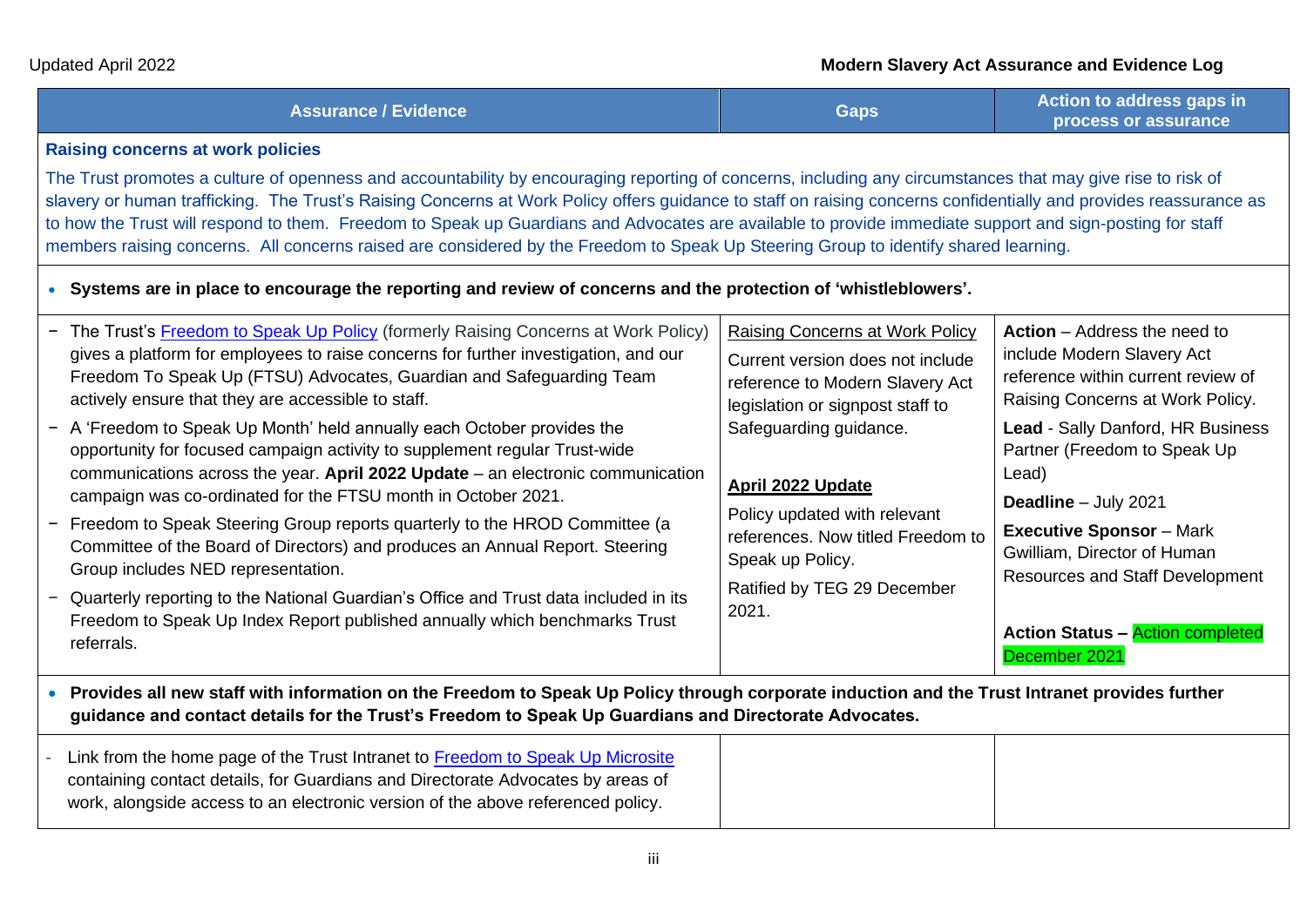$\Gamma$ 

registered staff.

| Makes advice and training about modern slavery and human trafficking available to staff through our Safeguarding training, our Safeguarding<br>policies and procedures and our Safeguarding leads.                                                                                                                                                                                                                                                                                                                                                                                      |                                                                                                                                                                                                                                                                          |                                                                                                                                                                                                                                                                                                                                                                                                                                                           |
|-----------------------------------------------------------------------------------------------------------------------------------------------------------------------------------------------------------------------------------------------------------------------------------------------------------------------------------------------------------------------------------------------------------------------------------------------------------------------------------------------------------------------------------------------------------------------------------------|--------------------------------------------------------------------------------------------------------------------------------------------------------------------------------------------------------------------------------------------------------------------------|-----------------------------------------------------------------------------------------------------------------------------------------------------------------------------------------------------------------------------------------------------------------------------------------------------------------------------------------------------------------------------------------------------------------------------------------------------------|
| Trust Intranet pages contain a Modern Slavery Link with information resources for<br>staff of matters relating to Modern Slavery.<br>Intranet pages for Safeguarding patients clearly signpost staff to members of the<br>Safeguarding Team with names and contact details, including out of hours<br>arrangements and provides links to Trust policies.<br>Progress made in publishing on PALMS new national training modules issued by the<br>National Guardian's Office. April 2022 Update - first two published with final<br>module for senior managers to be uploaded imminently. | <b>Training for F2SU Guardians and</b><br>Advocates<br>Refresh of Advocate training<br>should consider inclusion of<br>Modern Slavery and Human<br>Trafficking information.<br>April 2022 Update<br>This will be incorporated within<br>training scheduled for May 2022. | <b>Action</b> – Refresh of training<br>delivered by Trust for Advocates to<br>include content on Modern Slavery<br>and Human Trafficking.<br>Lead - Sally Danford, HR Business<br>Partner (Freedom to Speak Up<br>Lead)<br>Original Deadline - July 2021<br>New Deadline - May 2022<br><b>Executive Sponsor</b> - Mark<br>Gwilliam, Director of Human<br><b>Resources and Staff Development</b><br><b>Action Status</b> – Action to be carried<br>forward |
| • In addition, staff have duties imposed upon them to raise such concerns by their respective professional regulatory bodies, such as the GMC, NMC<br><b>ACCA</b> etc.                                                                                                                                                                                                                                                                                                                                                                                                                  |                                                                                                                                                                                                                                                                          |                                                                                                                                                                                                                                                                                                                                                                                                                                                           |
| Evidence included within Job Descriptions and Person Specifications.<br>Corporate systems are in place to monitor registration status for professionally                                                                                                                                                                                                                                                                                                                                                                                                                                |                                                                                                                                                                                                                                                                          |                                                                                                                                                                                                                                                                                                                                                                                                                                                           |

- Requirement implicit within individual professional codes of conduct.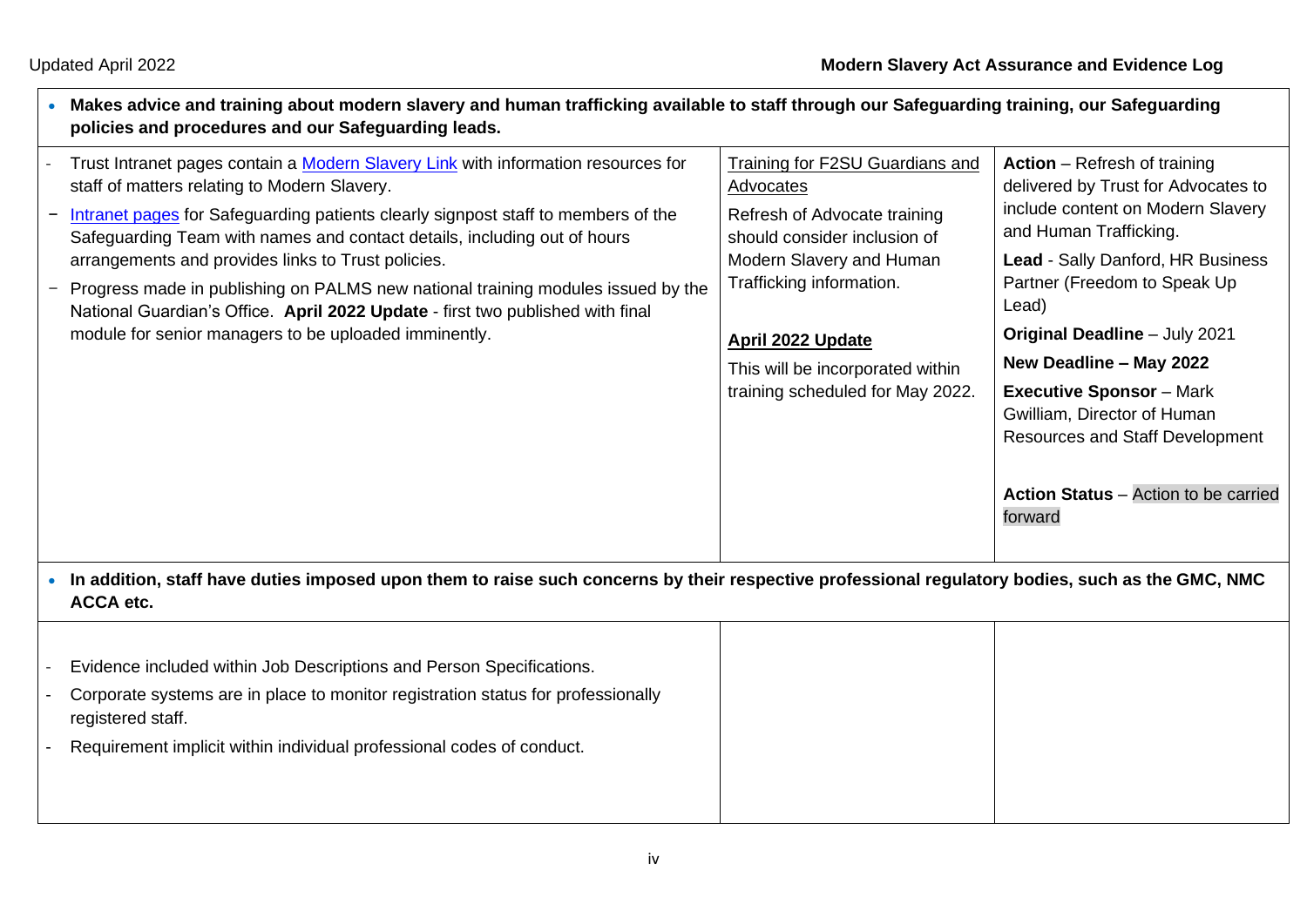| <b>Assurance / Evidence</b> | Gaps | Action to address gaps in<br>process or assurance |
|-----------------------------|------|---------------------------------------------------|
|-----------------------------|------|---------------------------------------------------|

### **Recruitment and selection practices and policies**

Overseen by the Trust's Human Resources Department, the Trust has recruitment processes in place to ensure that staff are appointed subject to references, preemployment checks (including immigration checks and identity checks). This ensures that we can be confident, before staff commence duties, that they have a legal right to work within the Trust. A set of Employment Standards appended to the Trust's Recruitment and Selection Policy outlines requirements to ensure safe and effective recruitment.

• **Adheres to the national NHS employment checks/standards (this includes employees UK address, right to work in the UK and suitable references)**

| Recruitment and Selection policy ratified by TEG in January 2012 covers pre-<br>employment checks.<br><b>Employment Standards appended to policy set out Confirmation of the right to work</b> | <b>Recruitment and Selection policy</b><br>Recruitment and Selection policy<br>has exceeded review date.                        | Address the need to include Modern<br>Slavery Act reference within revised<br><b>Recruitment and Selection Policy</b> |
|------------------------------------------------------------------------------------------------------------------------------------------------------------------------------------------------|---------------------------------------------------------------------------------------------------------------------------------|-----------------------------------------------------------------------------------------------------------------------|
| in the UK checks.<br>Pre-employment Checks Internal Audit Report (Jan 2020) - Significant Assurance.                                                                                           | [currently high priority for review].<br>No explicit reference within this                                                      | <b>Action Owner</b> – Debbie Padwick,<br><b>Head of HR Services</b>                                                   |
|                                                                                                                                                                                                | policy to Modern Slavery and<br>Human Trafficking legislation.                                                                  | <b>Original Deadline - September</b><br>2021                                                                          |
|                                                                                                                                                                                                |                                                                                                                                 | New Deadline - 31 August 2022                                                                                         |
|                                                                                                                                                                                                | <b>Update April 2022</b><br>[updated policy scheduled to be<br>discussed with Partnership Forum<br>at its meeting in June 2022] | <b>Executive Sponsor - Mark</b><br>Gwilliam, Director of Human<br><b>Resources and Staff Development</b>              |
|                                                                                                                                                                                                |                                                                                                                                 | <b>Action Status - Action to be carried</b><br>forward                                                                |
|                                                                                                                                                                                                |                                                                                                                                 |                                                                                                                       |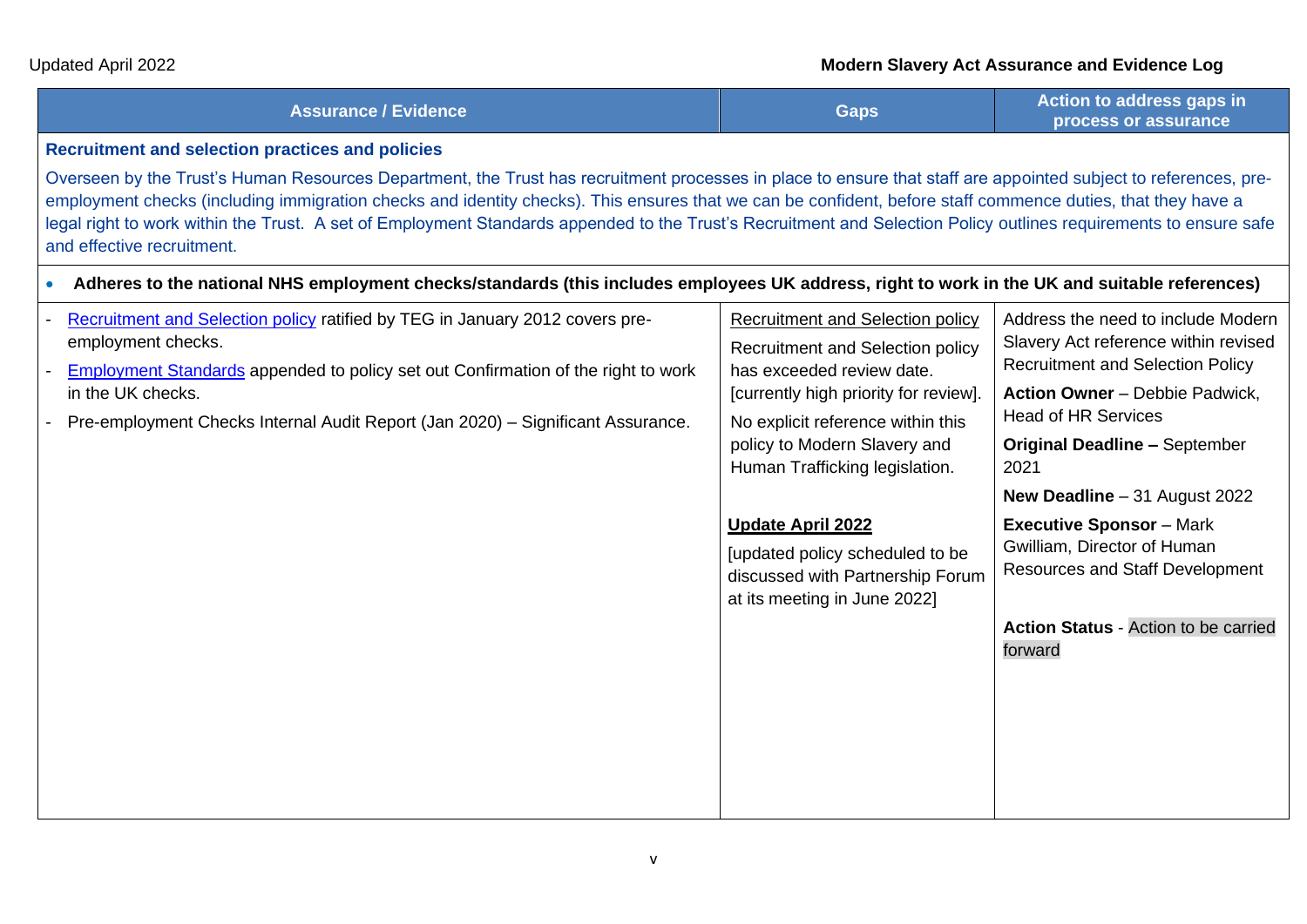Medical Staff.

| Follows NHS Agenda for Change terms and conditions to ensure that staff receive fair pay rates and contractual terms.                                                                                                                                                                                  |                                                                                                                               |                                                                                                                    |
|--------------------------------------------------------------------------------------------------------------------------------------------------------------------------------------------------------------------------------------------------------------------------------------------------------|-------------------------------------------------------------------------------------------------------------------------------|--------------------------------------------------------------------------------------------------------------------|
| Exceptions that fall outside AfC all ensure fair rates of pay. These include:<br>Apprenticeships which are paid at lawful employment rates for age profile; and<br>٠<br>Employees on Spot Salaries where governance arrangements at Executive /<br>Board level are in place for agreement of salaries. | <b>Contracts of Employment</b><br>There is potential to review<br>contract documentation to<br>included explicit reference to | Include reference to Modern Slavery<br>legislation with next review of<br>contract of employment<br>documentation. |
| All evidenced by contract terms and conditions.                                                                                                                                                                                                                                                        | Modern Slavery and Human<br>Trafficking legislation.                                                                          | Action Owner - Debbie Padwick,<br><b>Head of HR Services</b>                                                       |
|                                                                                                                                                                                                                                                                                                        |                                                                                                                               | <b>Original Deadline - April 2022</b>                                                                              |
|                                                                                                                                                                                                                                                                                                        | <b>Update April 2022</b>                                                                                                      | New Deadline $-31$ August 2022                                                                                     |
|                                                                                                                                                                                                                                                                                                        | [next review of document planned<br>for quarter two 2022/23]                                                                  | <b>Executive Sponsor</b> - Mark<br>Gwilliam, Director of Human<br><b>Resources and Staff Development</b>           |
|                                                                                                                                                                                                                                                                                                        |                                                                                                                               | <b>Action Status - Action to be carried</b><br>forward                                                             |
| • Agencies on approved frameworks are audited to provide assurance that pre-employment clearance has been obtained for agency staff.                                                                                                                                                                   |                                                                                                                               |                                                                                                                    |
| Non-medical staff - with very exceptional cases which are subject to TEG approval,<br>the Trust only uses agencies within two framework contracts.                                                                                                                                                     |                                                                                                                               |                                                                                                                    |
| Pre-employment Checks Internal Audit Report (Jan 2020) – Significant Assurance –<br>notes evidence that the Trust receives copies of independent audit reports on<br>suppliers' compliance with NHS Employment Check Standards. This covered regular<br>suppliers.                                     |                                                                                                                               |                                                                                                                    |
| Medical Staff - the Trust has a Master Vendor (MV) arrangement in place which only<br>works within one framework. The Trust receives reports on compliance with NHS<br>Employment Check Standards. No off-framework bookings are carried out for                                                       |                                                                                                                               |                                                                                                                    |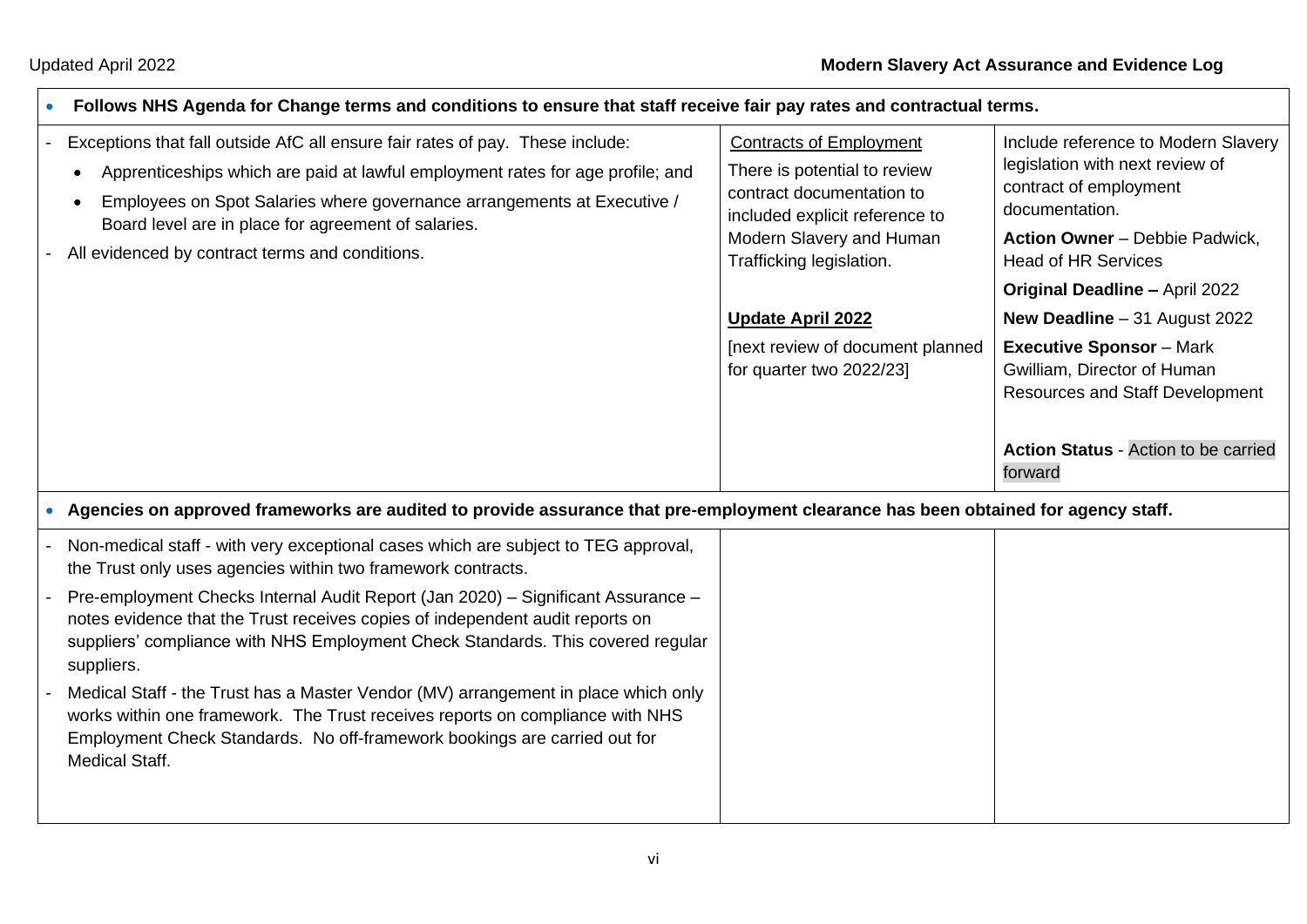٦

| $\bullet$ | -International recruitment is managed through NHS Professionals who manage the pre-employment check process.                                                 |                                                                                                                                                                                                              |                                                                         |
|-----------|--------------------------------------------------------------------------------------------------------------------------------------------------------------|--------------------------------------------------------------------------------------------------------------------------------------------------------------------------------------------------------------|-------------------------------------------------------------------------|
|           | NHSP Modern Slavery and Human Trafficking Statement outlines pre-employment<br>checks in respect of this https://www.nhsprofessionals.nhs.uk/Modern-Slavery- | <b>Assurance from NHS</b><br>Professionals                                                                                                                                                                   | <b>Action</b> – Seek assurance against<br>updated DHSC code of practice |
|           | <b>Statement</b>                                                                                                                                             | What assurance do we seek on<br>NHSP pre-employment checks                                                                                                                                                   | from NHS Professionals<br>Lead - Karen Jessop, Deputy Chief             |
|           |                                                                                                                                                              | Additionally, can we provide<br>assurance that the Trust's<br>arrangements for international<br>recruitment are aligned to recently<br>updated DHSC code of practice<br>for the international recruitment of | <b>Nurse</b><br><b>Deadline</b> – end April 2021                        |
|           |                                                                                                                                                              |                                                                                                                                                                                                              | <b>Executive Sponsor</b> - Chris Morley,<br><b>Chief Nurse</b>          |
|           |                                                                                                                                                              | health and social care personnel.                                                                                                                                                                            | <b>Action status - Action completed</b><br><b>June 2021</b>             |
|           |                                                                                                                                                              | April 2022 Update                                                                                                                                                                                            |                                                                         |
|           |                                                                                                                                                              | Confirmation provided that NHS<br>Professionals are on the NHS                                                                                                                                               |                                                                         |
|           |                                                                                                                                                              | <b>Employers Approved Agency list</b><br>and comply with the revised code<br>of practice (published 25                                                                                                       |                                                                         |
|           |                                                                                                                                                              | February 2021) for the<br>International Recruitment of                                                                                                                                                       |                                                                         |
|           |                                                                                                                                                              | <b>Healthcare Professionals.</b>                                                                                                                                                                             |                                                                         |
|           |                                                                                                                                                              |                                                                                                                                                                                                              |                                                                         |
|           |                                                                                                                                                              |                                                                                                                                                                                                              |                                                                         |

#### • **International recruitment is managed through NHS Professionals who manage the pre-employment check process.**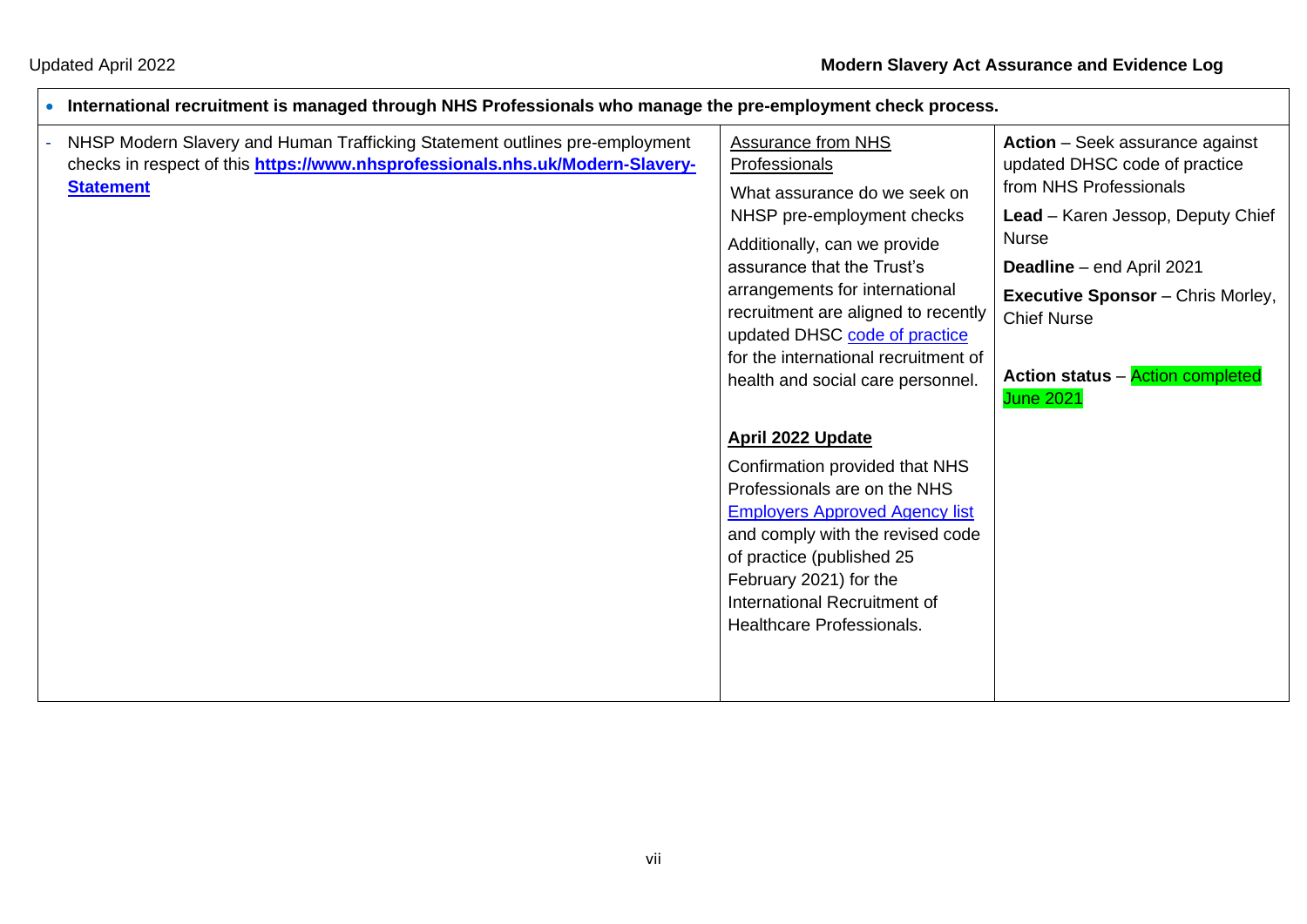| <b>Assurance / Evidence</b> | Gaps | Action to address gaps in<br>process or assurance |
|-----------------------------|------|---------------------------------------------------|
|-----------------------------|------|---------------------------------------------------|

#### **Equality, diversity and inclusion and human rights policies**

The Trust has a range of controls in place to protect staff from discrimination, poor and unfair treatment and/or exploitation. These comply with all respective laws and regulations, including the Equality Act 2010 and Human Rights Act 1998. The Trust is committed to ensuring equality of access to employment and training opportunities for staff and access to personalised care that meets individual needs for our patients. We will eliminate unlawful discrimination, harassment and victimisation; advance equality of opportunity and foster good relations in all that we do. All Trust activities and policies are required to have an Equality Impact Analysis (EIA) completed.

## • **Has a range of controls in place to protect staff from poor treatment and/or exploitation, which comply with all respective laws and regulations.**

- How we treat our employees is managed consistently across the Trust by the Human Resources Directorate and Organisational Development Directorate. The range of controls in place include provision of fair pay rates, fair terms of conditions of employment and access to training and development opportunities. By adopting the national pay, terms and conditions of service, we have the assurance that all staff will be treated fairly and will comply with the latest legislation. This includes the assurance that staff received, at least, the national minimum wage from 1 April 2015. Our policies and practices promote and support diversity and inclusion both as an Equal Opportunities in Employment Policy explicit reference to Modern **April 2022 Update**
	- employer and service provider; we recognise and acknowledge that equality, diversity and inclusion are key corporate social responsibilities and we have both Equal Opportunities Policy and an Equality, Diversity and Inclusion (EDI) Strategy in place.
	- All new or changed trust activities, programmes, proposals, services and policies are required to have an equality impact assessment (EIA) completed to determine their impact on patients and staff. Monitoring compliance with this requirement to commence.

Current version does not include Slavery Act legislation or signpost staff to Safeguarding guidance.

The Trust has drafted a new Equal Opportunities Policy explicitly refers to the [Modern](https://www.sth.nhs.uk/about-us/modern-slavery-act-statement)  [Slavery Act Statement](https://www.sth.nhs.uk/about-us/modern-slavery-act-statement) and the [Safeguarding Children and](http://nww.sth.nhs.uk/NHS/SafeguardingPatients/)  [Vulnerable Adults Policy](http://nww.sth.nhs.uk/NHS/SafeguardingPatients/) within the 'Associated Trust and external documents' section and contains an electronic link to both.

**Action** – Address the need to include Modern Slavery Act reference within new Equal Opportunities Policy. **Lead** - Sally Edwards, Head of Equality, Diversity and Inclusion /

Debbie Padwick, Head of HR **Services** 

**Deadline** – July 2021

**Executive Sponsor** – Mark Gwilliam, Director of Human Resources and Staff Development

**Action Status –** Action completed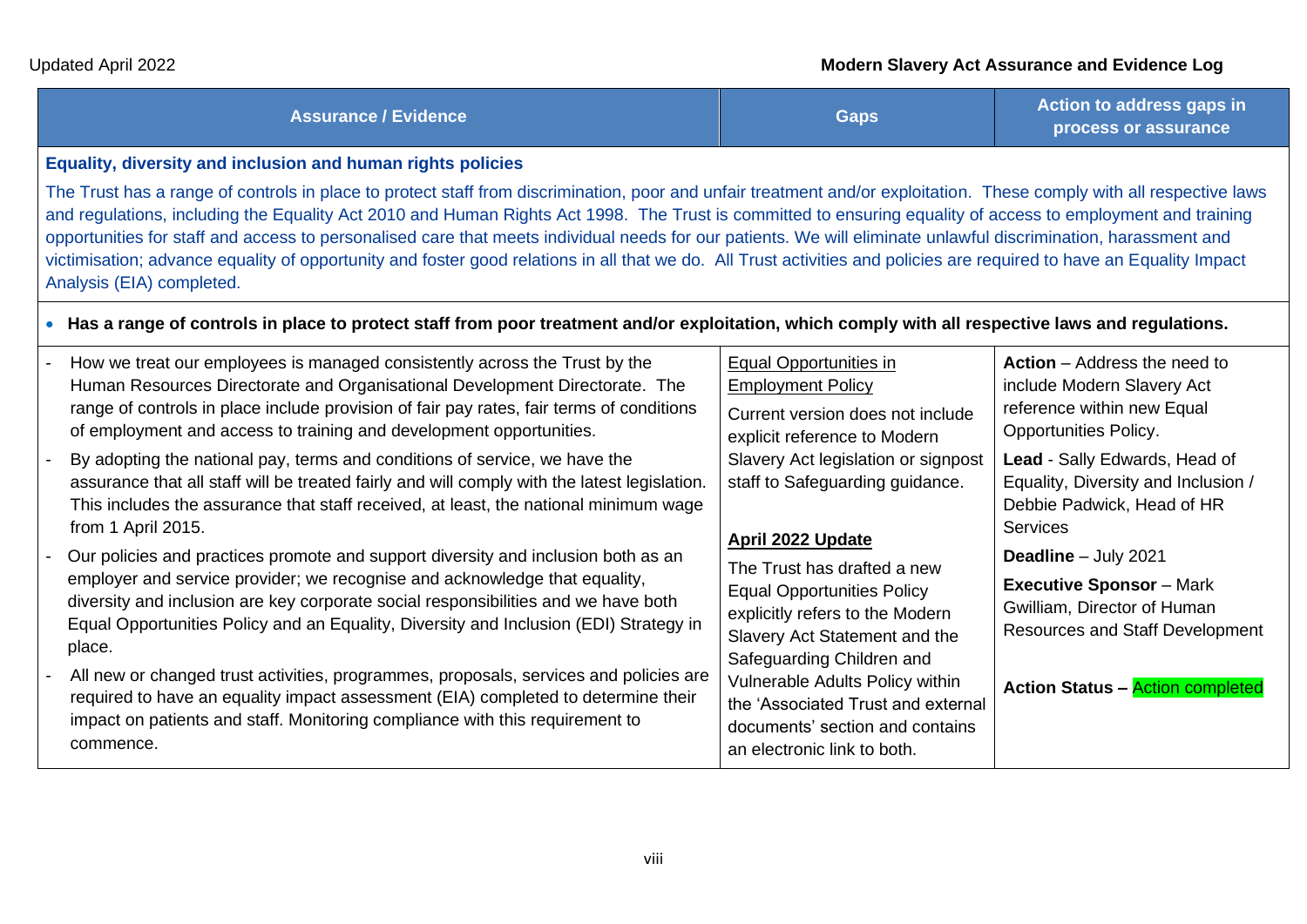| Our Equality Diversity and Inclusion (EDI) Board has oversight, and provides<br>effective governance, of the work we are doing to ensure that we treat all patients<br>and staff fairly, without discrimination and with dignity and respect. The EDI Board<br>reports to TEG through submission of its minutes.                                                                                                     | This policy is currently<br>progressing through the formal<br>policy approval process. |  |
|----------------------------------------------------------------------------------------------------------------------------------------------------------------------------------------------------------------------------------------------------------------------------------------------------------------------------------------------------------------------------------------------------------------------|----------------------------------------------------------------------------------------|--|
| Our Equality Diversity and Inclusion (EDI) Board has oversight, and provides<br>effective governance, of the work we are doing to ensure that we treat all patients<br>and staff fairly, without discrimination and with dignity and respect. The EDI Board<br>reports to TEG through submission of its minutes.                                                                                                     |                                                                                        |  |
| We have Staff Network Groups established which support staff to speak up and<br>raise issues and / or concerns; these groups work closely with the EDI Team and<br>report into the EDI Board.                                                                                                                                                                                                                        |                                                                                        |  |
| Undertakes consultation and negotiation with Trade Unions on proposed changes to employment, work organisation and contractual relations.                                                                                                                                                                                                                                                                            |                                                                                        |  |
| Partnership Forum terms of reference.                                                                                                                                                                                                                                                                                                                                                                                |                                                                                        |  |
| The Partnership Forum reports into TEG through submission of its minutes.                                                                                                                                                                                                                                                                                                                                            |                                                                                        |  |
| Promotes and provides support for the right for staff to raise concerns, for example about poor working practices.                                                                                                                                                                                                                                                                                                   |                                                                                        |  |
| Cross reference to previous section (Raising concerns at work):                                                                                                                                                                                                                                                                                                                                                      |                                                                                        |  |
| • Systems to encourage the reporting of concerns and the protection of<br>whistleblowers.<br>• April 2022 Update - The Trust's Freedom to Speak Up Policy (formerly Raising                                                                                                                                                                                                                                          |                                                                                        |  |
| Concerns at Work Policy) was updated and ratified in December 2021)<br>• In addition, staff have duties imposed upon them to raise such concerns by their<br>respective professional regulatory bodies, such as the GMC, NMC, ACCA etc.                                                                                                                                                                              |                                                                                        |  |
| The Trust's Grievance and Dispute Policy and Procedure supports the promotion of<br>fairness and transparency in decisions taken by management representatives and<br>demonstrate a committed to a working environment where all employees are treated<br>fairly, and any concerns over actions or decisions taken are dealt with without delay,<br>using informal routes to address the concerns wherever possible. |                                                                                        |  |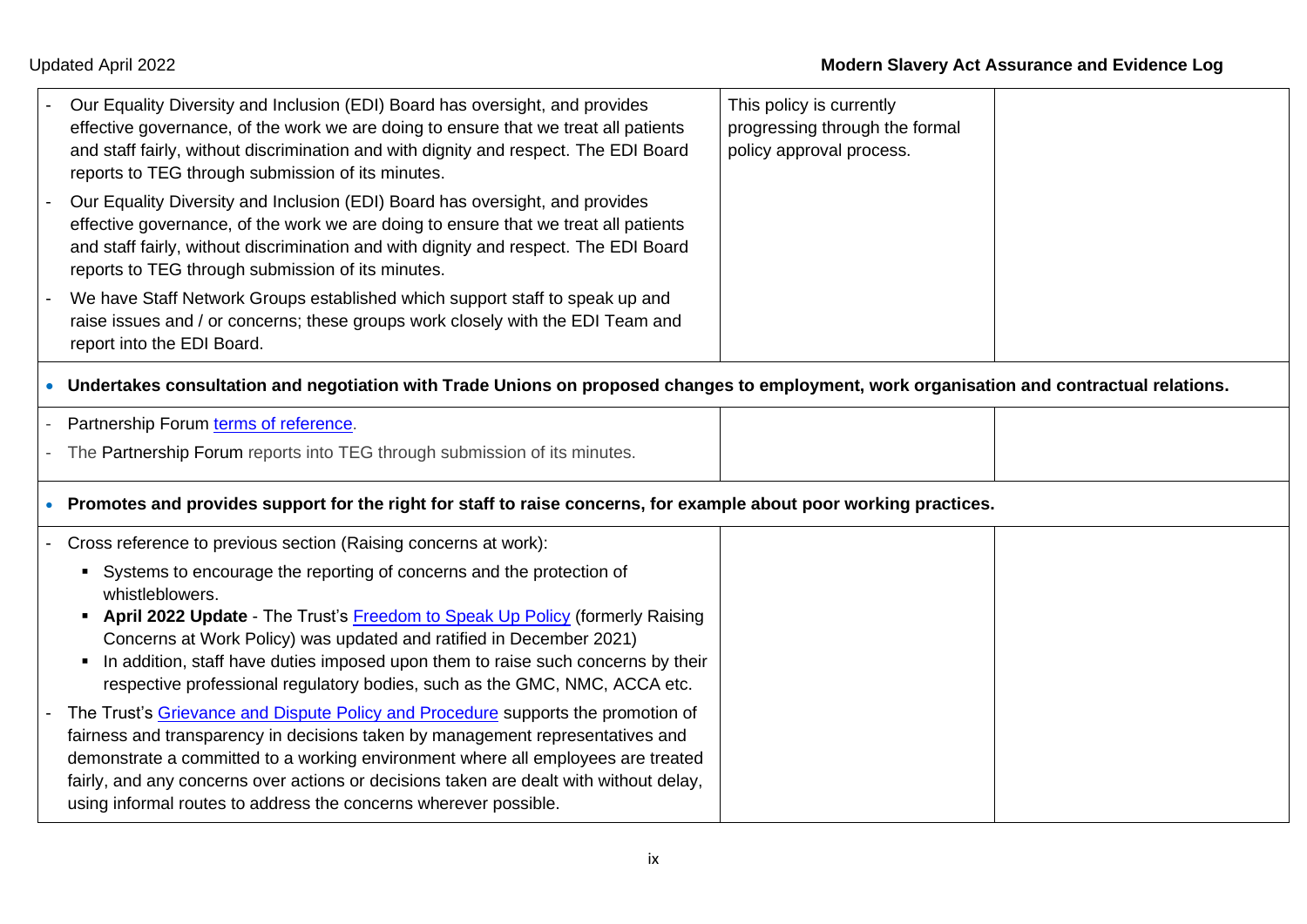| <b>Assurance / Evidence</b> | Gaps | Action to address gaps in process<br>or assurance |
|-----------------------------|------|---------------------------------------------------|
|-----------------------------|------|---------------------------------------------------|

#### **Procurement strategies**

The Trust acknowledges that ethical standards are a core principle for procurement. Through its purchasing policies and by upholding professional practice the Trust sources goods and services in a manner that aims to ensure the wellbeing and protection of workforces across our supply chain. By a combination of purchasing through NHS Supply Chain and using NHS standard terms and conditions that include the requirement for suppliers to have modern slavery and human trafficking policies and processes in place, the Trust minimises the risk of social exploitation; ensuring that people are treated with respect and their rights are protected.

• **Ensures the majority of our purchases utilise existing supply contracts or frameworks which have been negotiated by NHS Supply Chain or under the NHS standard terms and conditions of contract, which all have the requirement for suppliers to have modern slavery and human trafficking policies and processes in place.**

| - Percentage of overall spend on products through NHS Supply Chain is a Model<br>Hospital metric and monthly performance reported as a key internal key performance<br>indicator. Currently at 40% (low valuable consumables) with Procurement<br>Department actively working towards increasing. |  |
|---------------------------------------------------------------------------------------------------------------------------------------------------------------------------------------------------------------------------------------------------------------------------------------------------|--|
| - Requirement for suppliers to have relevant policies and processes in place is<br>evidenced within terms and conditions of contracts with suppliers [Section 10.1 of<br>Standard NHS Terms and Conditions of Contract]                                                                           |  |

• **Upholds professional practices relating to procurement and supply and ensures procurement staff attend regular training on changes to procurement legislation.**

| from any tendering process.<br><b>Action Status - New Action</b> | - The Trust's Procurement Department commits to supporting and encouraging relevant<br>developmental and legislative updates and training.<br>- Compliance with mandatory Safeguarding training (Level 1) is monitored and<br>Procurement Team performs very well against above Trust target.<br>- Section 6.5 of the Trust's <b>Procurement Policy</b> references ethical standards to be<br>adopted by Trust staff engaged in the procurement process and makes reference to<br>the policy supporting the importance of ethical behaviour in that Trust staff should<br>have an awareness of the seven principles of life, known as the Nolan principles. | April / May 2022 Update<br>There is a need to review newly<br>passed legislation with respect to<br>preventing NHS organisations<br>from using goods and services<br>linked to slavery or human<br>trafficking and evidence steps to<br>assess the risks associated with<br>individual suppliers and the basis<br>on which they should be excluded | <b>New Action</b> – Review impact of new<br>legislation / undertake risk<br>assessments as appropriate.<br>Lead - Helen Trippett, Deputy<br>Director of Procurement / Andrea<br>Smith, Procurement Director<br><b>Deadline</b> – March 2023<br><b>Executive Sponsor</b> - Neil Priestley,<br><b>Chief Finance Officer</b> |
|------------------------------------------------------------------|-------------------------------------------------------------------------------------------------------------------------------------------------------------------------------------------------------------------------------------------------------------------------------------------------------------------------------------------------------------------------------------------------------------------------------------------------------------------------------------------------------------------------------------------------------------------------------------------------------------------------------------------------------------|----------------------------------------------------------------------------------------------------------------------------------------------------------------------------------------------------------------------------------------------------------------------------------------------------------------------------------------------------|---------------------------------------------------------------------------------------------------------------------------------------------------------------------------------------------------------------------------------------------------------------------------------------------------------------------------|
|------------------------------------------------------------------|-------------------------------------------------------------------------------------------------------------------------------------------------------------------------------------------------------------------------------------------------------------------------------------------------------------------------------------------------------------------------------------------------------------------------------------------------------------------------------------------------------------------------------------------------------------------------------------------------------------------------------------------------------------|----------------------------------------------------------------------------------------------------------------------------------------------------------------------------------------------------------------------------------------------------------------------------------------------------------------------------------------------------|---------------------------------------------------------------------------------------------------------------------------------------------------------------------------------------------------------------------------------------------------------------------------------------------------------------------------|